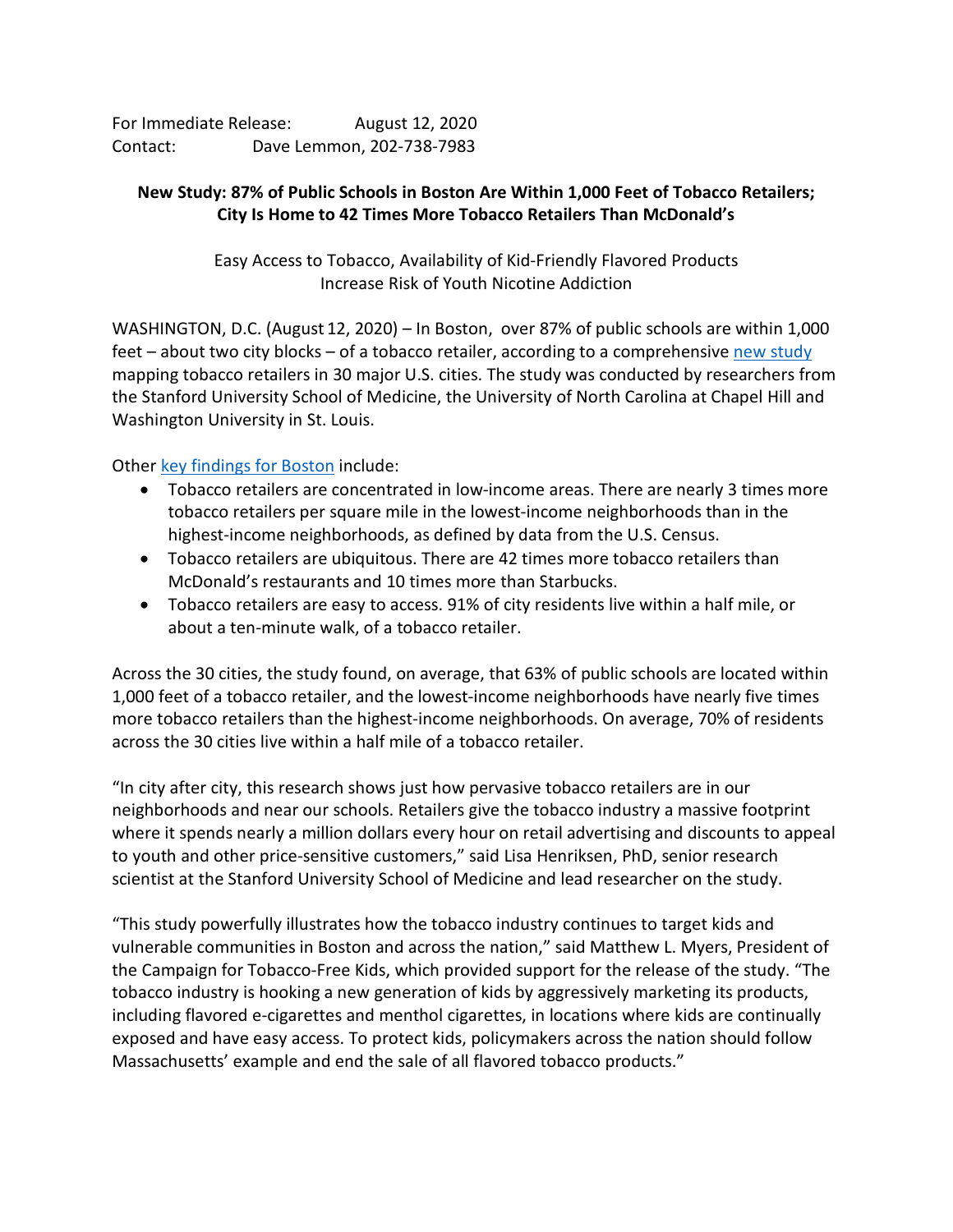In November, Massachusetts became the first state to enact a law ending the sale of all flavored tobacco products, including flavored e-cigarettes, flavored cigars and menthol cigarettes. The Massachusetts law was a major milestone in the fight to reverse the worsening e-cigarette epidemic and stop tobacco companies from targeting and addicting kids with flavored products.

Funded by the National Cancer Institute, the research was conducted by the Advancing Science and Practice in the Retail Environment (ASPiRE) Center, a collaborative that investigates how tobacco retailer density and innovative retail tobacco interventions impact people and communities. Using a wide range of data from state and local governments and other sources, the researchers mapped retailers that sell cigarettes, e-cigarettes and other tobacco products in 30 large cities across the United States, providing the most comprehensive study to date showing the ubiquity of tobacco retailers and their proximity to schools. Approximately 29 million adults and 8 million children (1 in 9 U.S. residents) live in these 30 cities.

According to the researchers, "Living in neighborhoods with a higher concentration of tobacco retailers makes youth more likely to start using tobacco and makes quitting more difficult. In addition, higher concentrations of tobacco retailers in disadvantaged neighborhoods contribute to health disparities."

Tobacco use is the leading cause of preventable death in the United States, resulting in over 480,000 deaths and \$170 billion in health care expenses each year.

While the U.S. has greatly reduced cigarette smoking, youth use of e-cigarettes has skyrocketed in recent years. According to the [2019 National Youth Tobacco Survey,](https://www.fda.gov/news-events/press-announcements/trump-administration-combating-epidemic-youth-e-cigarette-use-plan-clear-market-unauthorized-non) e-cigarette use among high school students nationwide more than doubled between 2017 and 2019 (from 11.7% to 27.5%) and over 5.3 million U.S. kids now use e-cigarettes[. Research](https://www.tobaccofreekids.org/assets/factsheets/0383.pdf) shows that 97% of current youth e-cigarette users used a flavored product in the past month, and 80% of youth who had ever used tobacco started with a flavored product.

In Massachusetts, 6.4% of high school students smoke traditional cigarettes, while 20.1% use ecigarettes. Tobacco use claims 9,300 lives in Massachusetts each year.

## **About the ASPiRE Center**

Funded by the National Cancer Institute, Advancing Science and Practice in the Retail Environment (ASPiRE) Center is a collaborative that investigates how tobacco retailer density and innovative retail tobacco interventions impact people and communities. The Center's goal is to build a strong base of scientific evidence for effective retail policies to reduce tobacco use, tobacco-related disparities and the public health burden of tobacco. ASPiRE researchers from the Stanford University School of Medicine, the University of North Carolina at Chapel Hill and Washington University in St. Louis work in partnership with a Community Advisory Board (CAB) comprised of tobacco control program staff from 30 large U.S. cities, representatives from several tobacco control organizations and agencies, and legal experts.